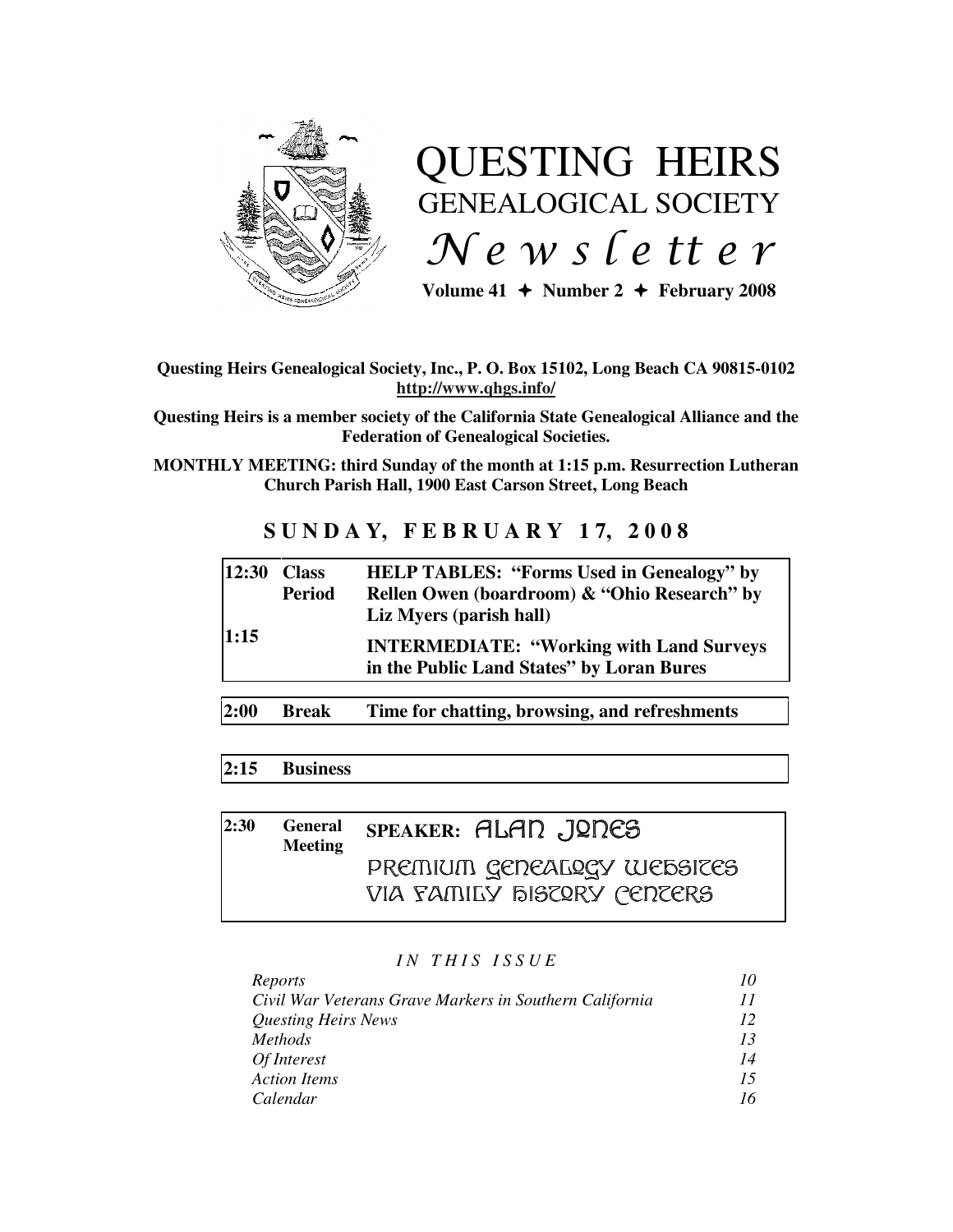## **F E B R U A R Y M E E T I N G**

#### **SPEAKER: ALAN JONES**

"Mugs, my dog, had a pedigree with 16 generations all filled out! I didn't know my great grandparents. Mom said I was as important as my dog. So there our journey began."

Alan has 30+ years of genealogy experience (how did he do that when he's just 29! ha, ha), degrees in computer science and business, and involvement in a wide variety of genealogy activities—including FamilySearch Indexing, BYU's Immigrant Ancestors Project, beta testing the "New FamilySearch," Family History Center service, teacher, tester of commercial genealogy software and more.

### **PROGRAM Premium Genealogy Websites via Family History Centers**

New premium online genealogy services (paid subscriber services) are available to you for FREE through the Family History Center network. These expanded services are in keeping with FamilySearch's goal to provide increased economical access to records that will assist individuals in family history pursuits. These include Footnote.com, WorldVitalRecords.com, Godfrey Memorial Library online, Kindred Konnections, and Heritage Quest. This presentation will show how to use these resources and point out their strengths and weaknesses.

#### **MEMBERSHIP REPORT Sally DAVIS (562) 429-7803**

JANUARY MEETING ATTENDANCE Members: 43 Guests: 2

NEW MEMBER Christine ELIA Individual 9/08

#### RENEWALS

| Richard HOOVER | Sustaining 9/08 |
|----------------|-----------------|
| Herb LAFFOON   | Individual 9/08 |
| MayBelle WEST  | Individual 9/08 |

#### **F I N A N C I A L R E P O R T David WERTS (562) 431-7790**

| December Income   | \$475.95 |
|-------------------|----------|
| December Expenses | \$255.04 |

For the Treasurer's Annual Report, please see page 12.

### **R E F R E S H M E N T S Georgie (Peterson) LYONS (562) 432-4908**

Thanks to our January hosts: Marilyn BRASHER Sally DAVIS Floyd FARRAR Linda IVERS Carole OWENS

Our February hosts will be: Linda ARTUSO Hazele JOHNSON Georgie LYONS Linda RYAN

**NOTE: Submissions for the March 2008 Newsletter are due by February 24, 2008.** 

This is leap year. We have one extra day in February to work on our genealogy! Enjoy!

*Copyright* © *2008, Questing Heirs Genealogical Society, Inc.* 

*Permission to reprint original items from this publication is granted, provided that the reprint is used for non-commercial, educational purposes, and that the following notice appears at the end of the article: Previously published in Questing Heirs Genealogical Society Newsletter, Vol. 41, No. 2, February 2008.* 

*This newsletter is published monthly as a benefit for members of Questing Heirs; it is not meant to be sold. Those who are unable to attend our meetings but wish to subscribe to the newsletter may purchase a newsletter-only membership for \$12.00 a year. To join, please use the membership application on the outer cover of this newsletter.*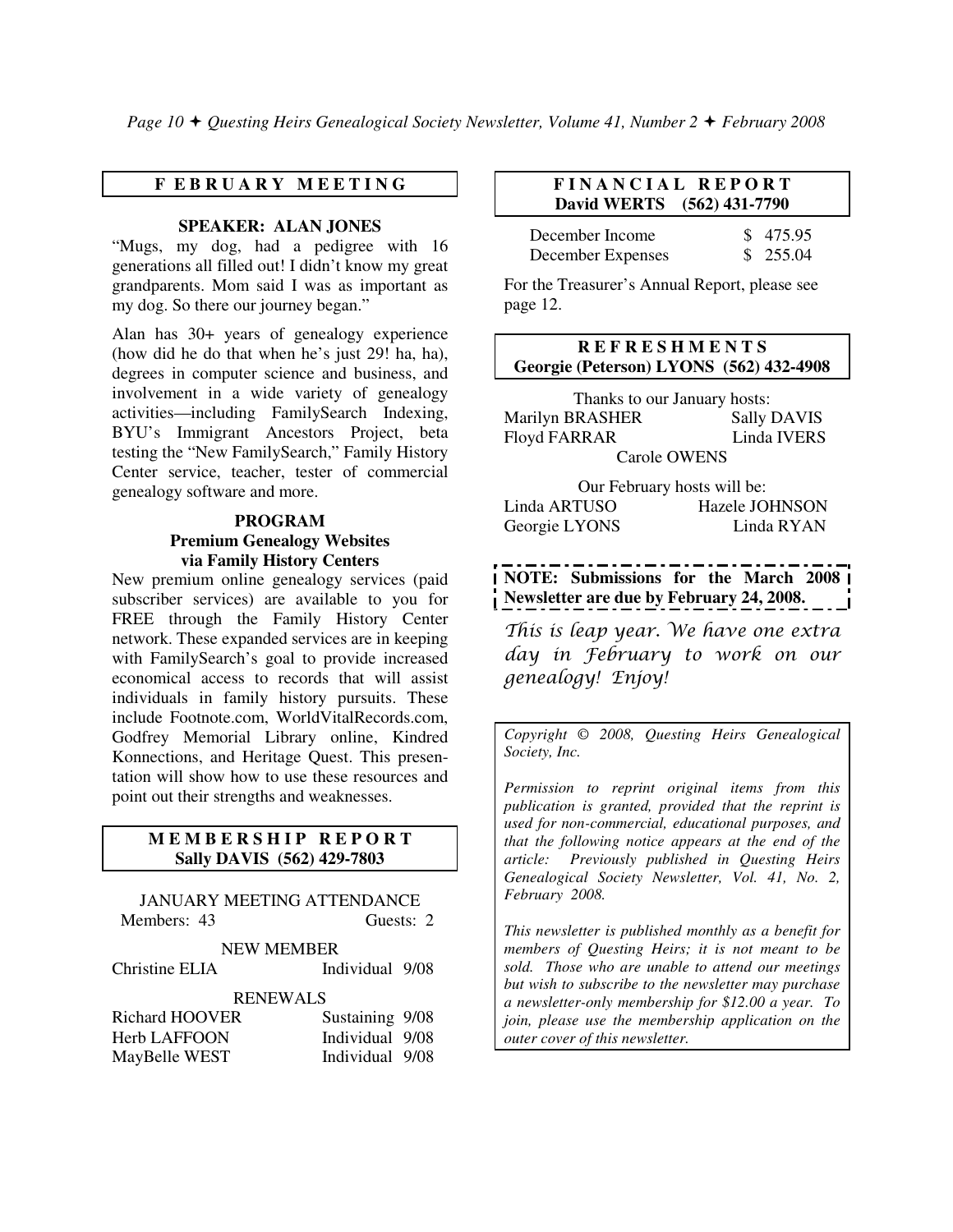#### **CIVIL WAR VETERANS GRAVE MARKERS IN SOUTHERN CALIFORNIA**

Submitted and edited by Floyd Farrar Long Beach Questing Heirs member Sons of Union Veterans Sr. Vice Cmdr. Sedgwick-Granger Camp 17 Santa Ana-Tustin CA

 Note: The article below was written largely from information sent to me by my friend and SUV brother Bob Lowe of El Cajon CA, SUV National Graves Registration officer.

There are currently 469 registrations for interments in Sunnyside Cemetery, next to Signal Hill in Long Beach, CA, in the SUVCWE National Graves Registration Database. How many of them are for GAR members is anyone's guess, as a GAR grave marker is not a clear indication of membership in that Order. Bob has registered hundreds of graves across the country that have GAR grave markers on them, but the veteran died during the war. Go figure!

The majority of the Sunnyside registrations came from 26 boxes of Los Angeles County Veteran Burial Records found by SUVCW Rosecrans Camp 2 past-Commander Linn Hoadley at Patriotic Hall in 2004. They were in a locked storage space, apparently rarely opened or used since the mid-1940s. It seems as if, when the last GAR vet passed away, the door was locked and seemingly forgotten. This ten-story building was built in 1925 to take care of and house many various veterans groups and is located in downtown LA near the Staples center on Figueroa St. and can be seen just south of the 10 freeway. Each box contained about 500 4" x 6" index cards with either handwritten or typed data, one for each veteran. These were apparently old county records, as no card was dated later than 1939.

Bob said he is not sure how long it took him to enter these registrations one at a time, but it was probably over the course of six to seven months. From old records he kept as Dept. Graves Registration Officer some years ago, he found that the above cards produced 405 registrations of the total 469. SUV Brothers and researchers in the area have most likely submitted other grave marker locations. At any given time, the online database has over 700 people from within and outside our Order with active "submitter

accounts." I am not sure, but wouldn't doubt that Charles Beal was among them.\*

Remember that anyone can search our database by clicking "search entries" at http://www. suvcwdb.org/home for name, unit, cemetery, city, county, state, etc. It is not restricted to SUV members for searches, but submitters must register and create an account.

Most Confederate Army marker submissions are received by our SUV Brothers. As they investigate various cemeteries for Union burials, they may come across some Confederates and submit them online to our database. This form of cooperation shows others of the Confederate persuasion that we do not ignore these "finds" and encourages them to report to Bob the Union burials found in the deep South and in rural areas. We do not intend to be the repository for Confederate grave registration, but do this little bit as a courtesy. The Sons of Confederate Veterans maintain a database of their own, located at their headquarters in Elm Spring, TN. It can be found at:

http://www.scv.org/genealogy.

 $\overline{\phantom{a}}$ 

<sup>\*</sup>Who is Charles Beal? He is my SUV brother in our Sedgwick-Granger Camp 17 Santa Ana-Tustin group. He works as a surveyor for the County of Orange. Starting in 1999 and finishing just last year—largely through his efforts, as well as those of many other volunteer assistants—we have succeeded in identifying all Civil War veterans' graves and marker locations in Orange County, CA. Each has been documented and located using modern GPS satellite technology and is accurate to +/- one foot.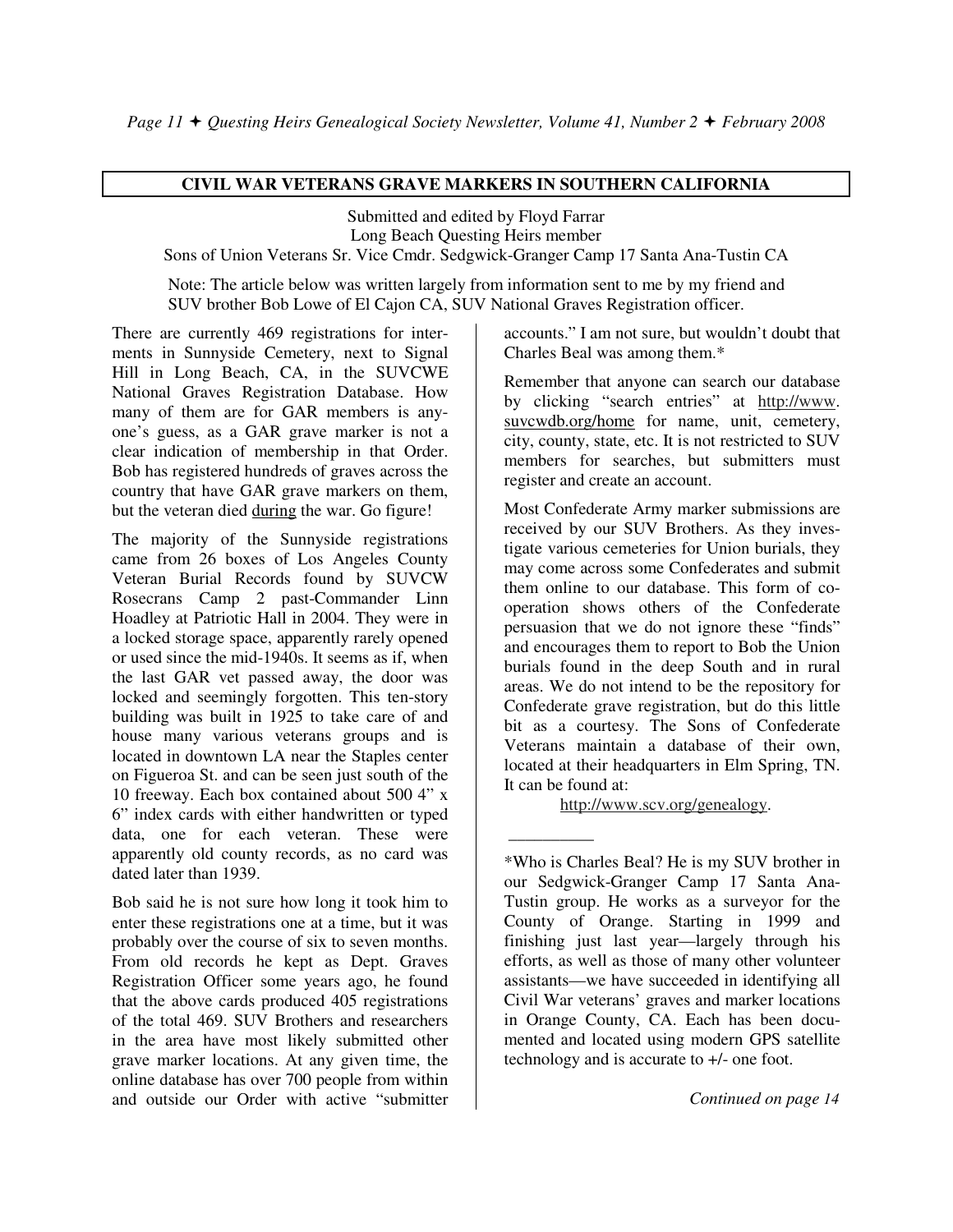#### **QUESTING HEIRS NEWS**

#### **TREASURER'S REPORT**

#### Full Year 2007

| Income                                | \$5,906.36   |
|---------------------------------------|--------------|
| <b>Expenses</b>                       | \$5,921.89   |
| From Savings Principal                | 15.33<br>S.  |
| <b>Final Operations Balance</b>       | \$2,763.87   |
| <b>Final Special Projects Balance</b> | 969.50<br>S. |
| <b>Final Investment Balance</b>       | \$26,721.96  |

The income for 2007 included \$1,248.26 interest from our investment account, made up of money from the Betty Marr estate. Without that bequest, we would have had a deficit of \$1,263.59 in 2007.

|                | 2008 Budget |
|----------------|-------------|
| Income         | \$3,842.32  |
| Expenses       | \$5,665.50  |
| <b>Deficit</b> | \$1,823.18  |

The deficit will be made up from interest and principal of the investment account. The expenses include more expensive programs, a significant rent increase, and escalating printing expenses for the Newsletter. It also assumes an increase in membership dues and money from the Ralph's Community Affiliates program.

You can help balance the budget by:

- 1. Signing up for the Ralph's program. You can add to our income at no cost to yourself. In the first three months, we earned \$90, and we're planning to add Vons', Pavilions' & Macys' programs.
- 2. Adding Questing Heirs to your will. The sum you designate need not be as substantial an amount as Betty gave. If one person a year bequeathed \$1,000- \$2000, we could continue to keep the budget intact for many years.
- 3. By paying your annual dues at the contributing, sustaining, patron or above level. These levels are considered a gift to a  $(501)$  (c)  $(3)$  organization and are tax deductible. They are also eligible for matching contributions from many companies. Check with your H.R. representative regarding eligibility and details.

## **PROGRAM PLANS**

Loran Bures –  $1<sup>st</sup>$  Vice President

The program plan for 2008 was presented and approved by the Board of Directors at the planning meeting on January 12.

#### **Program**

The program is the main presentation at our monthly meetings, beginning about 2:30 p.m. It will normally feature a professional genealogist, and I would welcome suggestions for topics and/or speakers. As a Program Committee is being formed to assist me, I invite any member who is interested in serving on this committee to contact me.

#### **Education**

Education includes any classes or similar activities that offer instruction to our members. An Education Committee is also being formed to assist me; so, again, if you would like to serve on this committee, please contact me.

It has been decided to replace our basic or beginning class with **Help Tables**, which are intended to provide one-on-one, or small group, help to members on different topics. At least two Help Tables will be offered beginning at 12:30 p.m. One, hosted by Rellen Owen, will be located in the boardroom and focus on basic topics. The second, hosted by an experienced member of Questing Heirs, will be located in the parish hall and will focus on different record types or locations.

We are also starting a new series entitled **"Resources for the Family Historian."** See the enclosed flyer for details about our first event.

#### **Special Events/Projects**

The Board has decided to compile and publish in our newsletter and on our website a comprehensive list of all cemeteries and funeral homes within our membership area in October 2008, Family History Month. The Board plans to appoint a committee for this effort at its February meeting. If you are interested in helping, please contact me.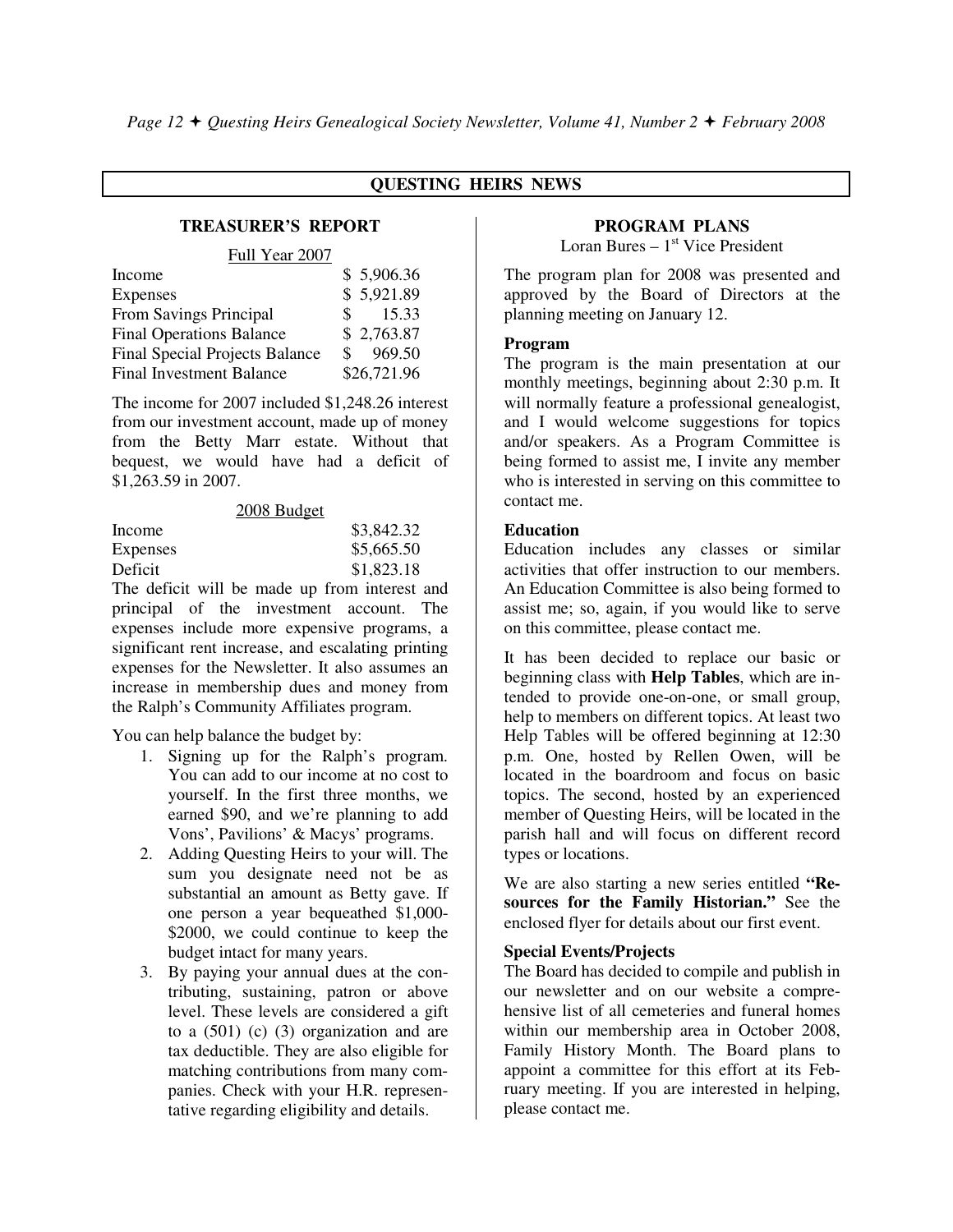## **M E T H O D S**

#### **DIGITAL IMAGES AND YOUR GENEALOGY**  by Arlene Eakle

Photography brought the capacity to edit a scene and unless the editor tells us about the change(s), we usually accept the photograph as reality. Digital imagery expands that capacity into areas we may never dream could be exploited.

Frequently, my own client research leads to comparative analysis:

- 1. of records based upon reading the original documents,
- 2. official transcripts made at or near the time of the original,
- 3. typed transcripts as preparation for printing the record—often many years later,
- 4. multiple versions typed or scanned for online delivery,
- 5. index entries that have been substituted for a lost original, and
- 6. indexes created for English records, many years after the fact, by non-English speaking typists.

In each case, I hope that the originals are available to be examined—not just a copy, not just a transcript. So the announcement by the LDS Church that preservation of records on microfilm will be phased out—and records will be digitized at the courthouse and at the archives—made me shiver. With excitement, to be sure. With *alarm*, of course.

Will the images be untouched? Will they be adjusted for light so that the edges of the documents can be read as well as the center? Can the images be manipulated by the reader without leaving a trail? In short, can we trust the digital images to represent the records blotches, frayed edges, and all? And will indexes created for non-indexed sources be compiled by trained native readers?

*From Arlene Eakle's* Genealogy News Sheet *of 15 Dec 2007 at http://www.arleneeakle.com/wordpress.* 

#### **ETHNICITY vs. NATIONALITY**  by Jacqueline Buzbee Davis

Don't confuse ethnicity with nationality. Virtually all nations, even the seemingly most homogeneous, are made up of more than one ethnicity. Ethnicity implies a certain cultural heritage. That may or may not change with movement to a different country.

Case in point, the Scots-Irish. Ethnic Scots, for various reasons, were induced to move to Ireland. The English government evicted the ethnic Irish to lease the land to the incoming Scots. After going on about 200 years in Ireland, groups of these ethnic Scots immigrated to the New World to escape economic and religious discrimination by the English authorities in Ireland. In the United States, we usually call them the Scots (or Scotch)-Irish. The ones left in the Old World are known as the Ulster Irish. While in Ireland, these ethnic Scots had few dealings with the ethnic Irish. They had different religions, different customs, and a huge difference of opinion about who should be occupying that land. In close to 200 years, the ethnic Scots became Irish in nationality, but not in ethnicity.

During World War I, inductees into the Army were interviewed on their racial, national, lingual, religious, and family backgrounds. The interviewers were instructed that if an inductee said his parents were from Ireland and his religion was Catholic, to list the inductee's national background as "Irish." If the inductee's parents were from Ireland and his family was Protestant, the inductee was "Scottish." (And if you were a Jew, no matter what country your parents came from, your national background was "Jewish.")

So just because your Glasgow ancestors came from Ireland, that doesn't necessarily mean they were "Irish."

*A Quick Tip from* The Ancestry Weekly Journal *of 24 Dec 2007. Copyright © 2007, The Generations Network, Inc.*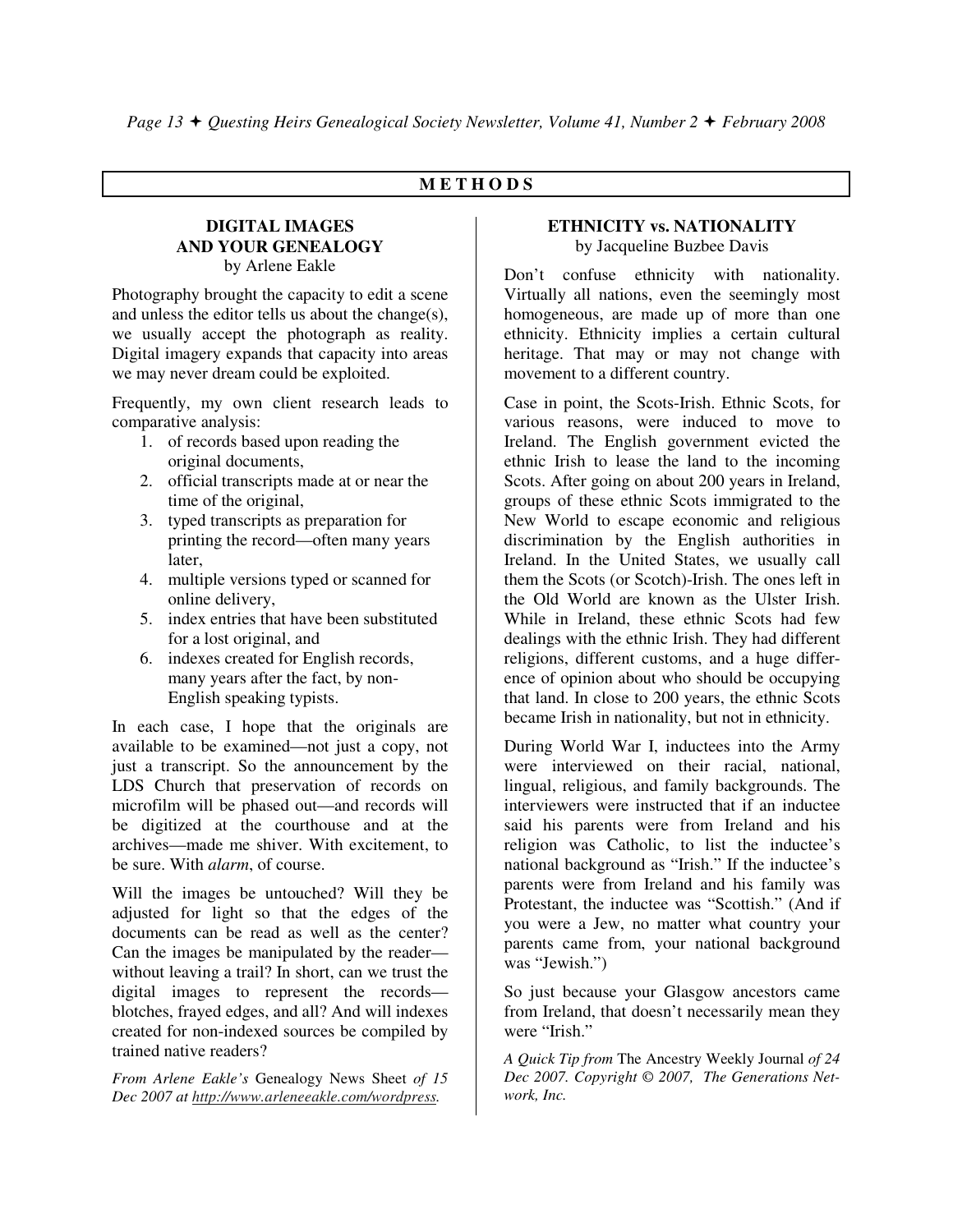## **O F I N T E R E S T**

## **A LITTLE ABOUT ALSACE**

[Joan Lowrey's presentation on German emigration inspired John McCoy to submit this additional information on Alsace-Lorraine.]

The region called Alsace is today mostly in the French "départments" of Bas-Rhin and Haut-Rhin (hint: the s, h, and t in these two names are silent in French!). Historically, Alsace and Lorraine have much in common, including language (almost everyone speaks German and French), religion (far more protestants than elsewhere in France), and sources of immigrants. The region known as Lorraine corresponds roughly to the modern French "départments" of Meuse, Meurthe-et-Moselle, Moselle, and Vosges. Most importantly, both regions have been thoroughly trashed by invading armies numerous times since the  $16<sup>th</sup>$  Century—whole towns being burnt to the ground and later reestablished by immigrants from other areas, such as Switzerland, Austria, Germany, France, the Netherlands, Belgium, Sweden, etc. As a result, Alsatian genealogies are full of immigrants, who brought with them all the religions of their times. Because of frequent changes in local politics, members of particular denominations were sometimes forced to move to another village where their religion was (at least temporarily) accepted.

How do you find your ancestor's birthplace when all you know is that he was from "Alsace"? There are no general indexes. If you know the ancestor's exact birth date and name (making allowances for languages, spelling, etc.), you could search the church records of each village, but you would have around 1,000 villages to deal with.

The best approach is FIRST to gather as much information as you can in the U.S., or wherever your Alsatian ancestor ended up—exact name, exact birth date, names of any relatives, religious denomination, passenger lists, etc. THEN you attempt to locate your ancestor in one of the large (but still incomplete) indexes such as the

IGI (International Genealogical Index), the Ancestral File, or GeneaNet.org. This method has a chance of succeeding because an enormous number of genealogists have been extracting or indexing church records throughout Alsace. The Family History Library in Salt Lake City also has a very large collection of published indexes for the church records of many Alsatian villages, with more being published all the time.

When times were good, immigrants poured into Alsace. When times were bad (often only a few years later), people flowed out of Alsace, frequently to far-away places like the U.S. or even Russia, depending on the economics and politics of the time. Finding your Alsatian ancestors can be very challenging, but with perseverance and patience, it can usually be done.

# $\begin{matrix} 2 & 2 & 2 & 2 \ 2 & 2 & 2 & 2 \end{matrix}$

Civil War Grave Markers – *Cont'd. from p. 11* 

This project has identified the following known Civil War Veteran graves:

- 1. Grand Army of the Republic (GAR): 701
- 2. Confederate States of America (CSA): 89

There are a total of 790 known Civil War Veteran graves located in Orange County, CA. Last night (1-17-2008), at our every-othermonth meeting, I found out from Charlie that they have been finding more each month; so these figures are increasing. Some have markers and some don't. The ones that don't have markers will get a proper one and a dedication, courtesy of our SUV camp. The Sedgwick Granger camp 17 link is http://home.earthlink. net/~suvcw/sedgwickgranger17.html.

Charlie found that the grave of the last Civil War veteran in Orange County, who passed away in December 1945, did not have a marker. This veteran was Pvt. Wm. Crandall of Company I, 52nd New York Infantry regiment who died indigent. We obtained a marker for his grave and did a proper dedication in November 2006 at Anaheim Cemetery.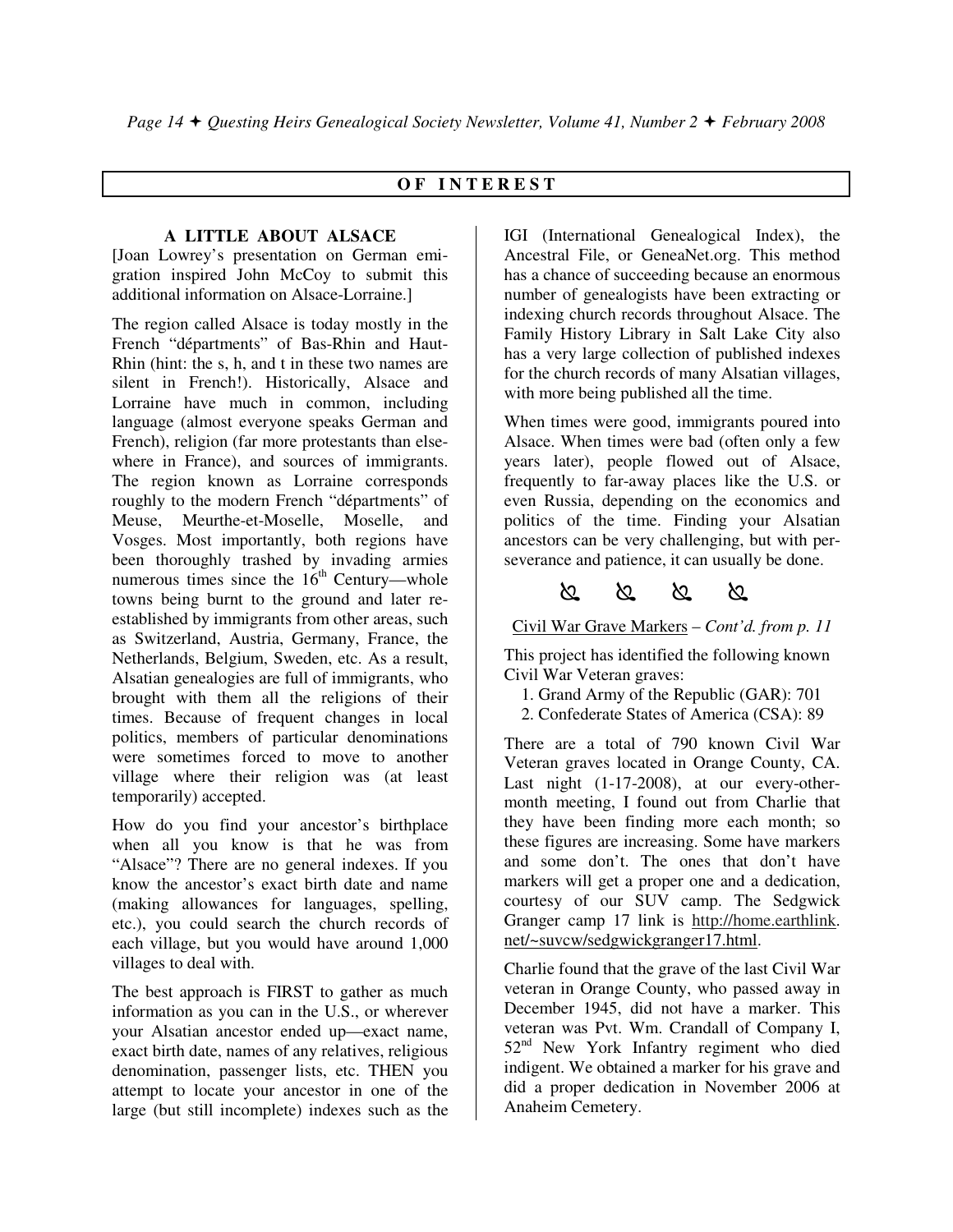## **A C T I O N I T E M S**

## **MEGAN'S 100TH GRANT**

by Megan Smolenyak Smolenyak Some of you may be aware that I run the Honoring Our Ancestors Grants Program. This is a program I started almost eight years ago when I decided to try to make a go of it as a professional genealogist. I figured that genealogy had been good to me, so I'd give a little something in return. I decided right from the beginning to give a grant every month to some deserving genealogist, society, project or whatever—just something related to family

At any rate, I was playing catch-up the other day…and decided to take stock. It was then that I learned that I had been at it for more than seven years. But what really caught my attention was the fact that February 2008 would be my  $100<sup>th</sup>$  grant! 100 months of grants!...

history…

So here's the thing. I'd like the  $100<sup>th</sup>$  grant to be special in some way. I have no idea what that might be, but in order to maximize the chances of finding an especially inspiring initiative, I'd like to ask for your help spreading the word about the grants program and encouraging as many people as possible to apply. I'm thinking that if I can get tons of applications, there will almost have to be a gem among them! Folks can apply here. [http://honoringourancestors.com/ apply\_grant.html] Also, the site provides summaries of all the other grants I've awarded over the years, so it might be worth taking a browse.

The process is the same as it's been since the beginning. Anyone with an idea and five minutes can apply, and once a month, I print out all the latest applications and add them to all the other current ones (they stay active for six months). Then my husband and I abscond to a coffee shop where we debate the relative merits of the assorted applications. Finally, we pick a winner, notify them and send a check. It's that simple.

*From Megan's Newsletter of 4 Jan 2008.* 

#### **PENNSYLVANIA DEATH RECORDS**  by Liz Myers

As many of us have discovered, we can only request copies of the Pennsylvania death records IF we can prove direct relationship. Or you do have the option of paying \$34.00+ for an extended search for a ten-year window. The PaHR-Access (which stands for "People for Better Historical Records Access") is making the basic proposal that the death certificates that would be accessible online by the public would have to be at least 50 years old. Currently that would mean that only the death certificates of persons who died before 1958 would be made accessible. As each year passes, the next year in line would be made accessible online to the public.

The genealogical group advocating Pennsylvania death records online has a website at http://users.rcn.com/timarg/PaHR-Access that includes FAQ. The National Genealogical Society has provided "People for Better Pennsylvania Historical Records Access" a letter of support. You will find much additional there.

#### **Everyone, including out-of-state residents, should write, phone or at the very least e-mail GOVERNOR RENDELL.**

Contact information for Governor Rendell: Governor Edward G. Rendell's Office 225 Main Capitol Building Harrisburg, Pennsylvania 17120

Telephone: 717-787-2500 Facsimile: 717-772-8284 E-mail: http://sites.state.pa.us/PA\_Exec/ Governor/govmail.html

I urge you to take a minute and write to Governor Rendell. Let him know how useful such a database would be in your efforts to discover more about your Pennsylvania heritage. Only when he realizes how many of us are concerned, and how the state of Pennsylvania will benefit by our use, will any changes be made.